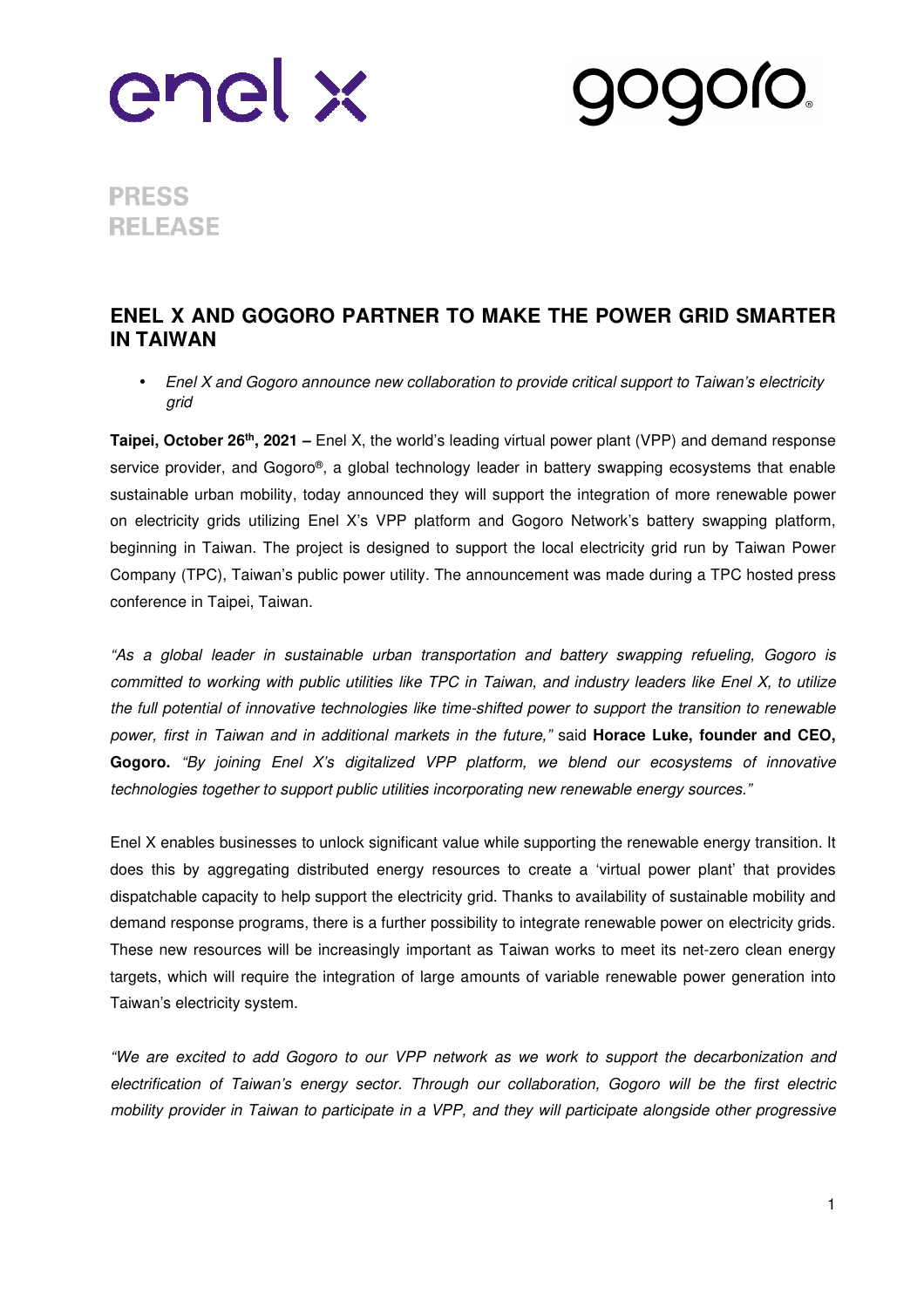



businesses across Taiwan that recognize this opportunity to earn a significant new revenue stream while furthering their sustainability objectives," said **Jeff Renaud, Head of Enel X Asia and Oceania.** "We see huge potential in connecting Gogoro's unique distributed network of battery swapping stations with our VPP platform, both here in Taiwan and potentially overseas. In doing so, we can together create new resources that support the renewable energy transition, while also accelerating the electrification of transport."

When called on by TPC, Enel X's VPP automatically reduces its networks' power use – including Gogoro's GoStations – to help protect the grid and maintain stable electricity supply.

The Gogoro Network is an open platform for battery swapping and smart mobility services, delivering a fresh alternative to legacy fuel. Gogoro Network creates a new generation of swappable battery refueling that is smart, scalable, and continually optimizing itself to be dynamic and versatile for people, communities, and businesses. Currently in Taiwan, Gogoro has more than 2,100 GoStation battery swapping stations with nearly 1.3 GWh of power. The Powered by Gogoro Network Program gives Gogoro's vehicle maker partners access to Gogoro innovations including its intelligent drivetrains and controllers, components, and smart systems, so they can develop and roll out unique electric vehicles that integrate with Gogoro Network battery swapping.

### **About Enel X**

Enel X is Enel Group's global business line offering services that accelerate innovation and drive the energy transition. A global leader in the advanced energy solution sector, Enel X manages services such as demand response for around 7.4 GW of total capacity at global level and 137 MW of storage capacity installed worldwide, as well as 232,000 electric vehicle charging points made available around the globe<sup>1</sup>. Through its advanced solutions, including energy management, financial services and electric mobility, Enel X provides each customer with an intuitive, personalized ecosystem of tech platforms and consulting services, focusing on sustainability and circular economy principles in order to provide people, communities, institutions and companies with an alternative model that respects the environment and integrates technological innovation into daily life. Each solution has the power to turn decarbonization, electrification and digitalization goals into sustainable actions for everyone, in order to build a more sustainable and efficient world together.

<sup>1</sup>Public and private charging points. It includes interoperability points.

For more information, visit corporate.enelx.com/en/media/press-releases and follow Enel X on LinkedIn, Facebook, **Twitter and Instagram.**